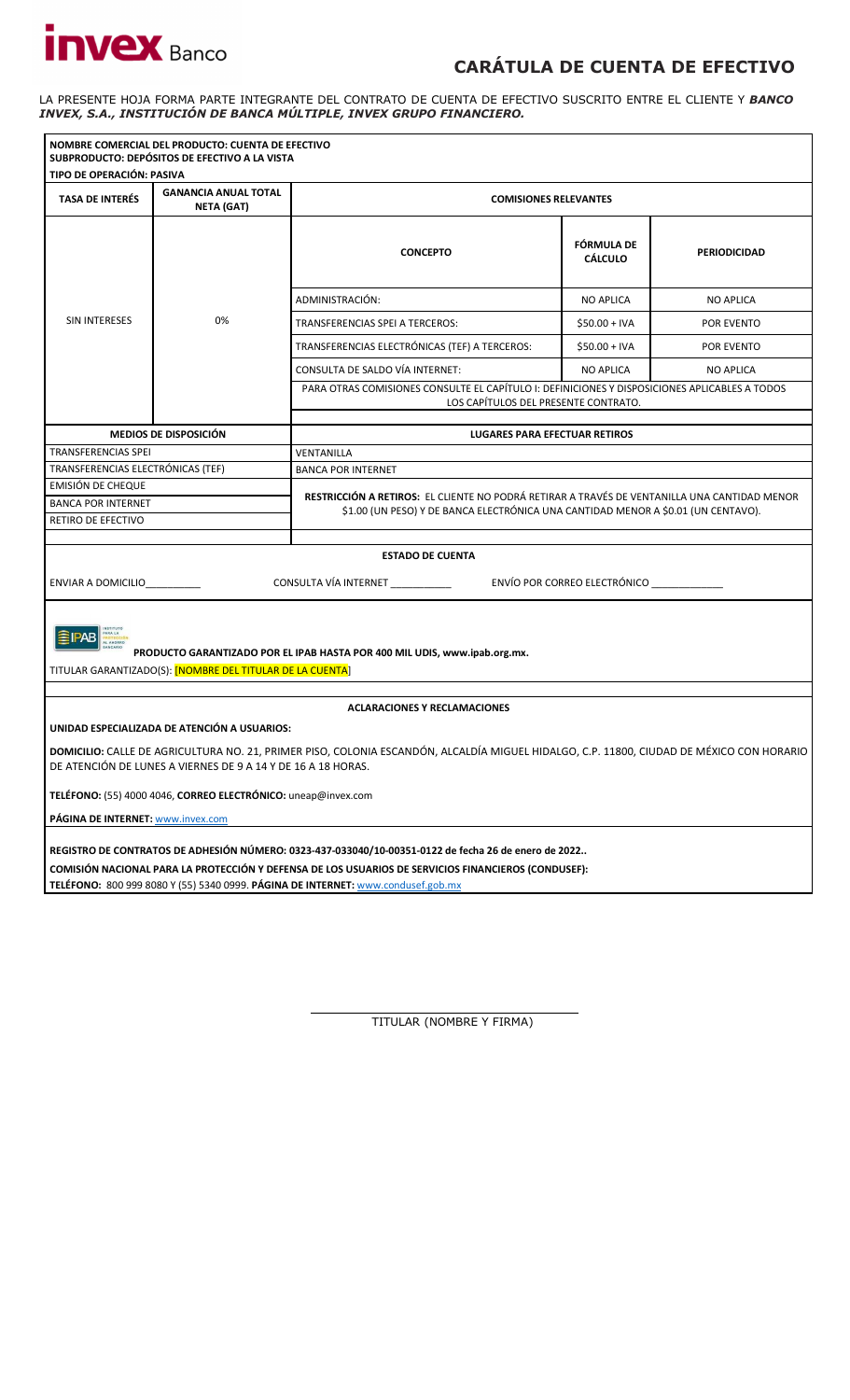### **CARÁTULA DE SERVICIOS DE LA BANCA POR INTERNET PERSONAS FISICAS**

LA PRESENTE HOJA FORMA PARTE INTEGRANTE DEL CONTRATO DE CUENTA DE EFECTIVO SUSCRITO ENTRE EL CLIENTE Y *BANCO INVEX, S.A., INSTITUCIÓN DE BANCA MÚLTIPLE, INVEX GRUPO FINANCIERO.* 

| NOMBRE COMERCIAL DEL PRODUCTO: CUENTA DE EFECTIVO<br>TIPO DE OPERACIÓN: BANCA POR INTERNET                                                                                                                                                                                                                                                                                                                                                                                                                                                                                                                                                                                                                                                                                                                                                                                                                                                         |                                                                                  |                  | SUBPRODUCTO: SERVICIOS DE LA BANCA POR INTERNET PERSONAS FÍSICAS                                                                                                                                                                                                          |                    |                                      |                          |  |
|----------------------------------------------------------------------------------------------------------------------------------------------------------------------------------------------------------------------------------------------------------------------------------------------------------------------------------------------------------------------------------------------------------------------------------------------------------------------------------------------------------------------------------------------------------------------------------------------------------------------------------------------------------------------------------------------------------------------------------------------------------------------------------------------------------------------------------------------------------------------------------------------------------------------------------------------------|----------------------------------------------------------------------------------|------------------|---------------------------------------------------------------------------------------------------------------------------------------------------------------------------------------------------------------------------------------------------------------------------|--------------------|--------------------------------------|--------------------------|--|
| <b>NOMBRE O RAZÓN SOCIAL</b>                                                                                                                                                                                                                                                                                                                                                                                                                                                                                                                                                                                                                                                                                                                                                                                                                                                                                                                       |                                                                                  |                  |                                                                                                                                                                                                                                                                           |                    | NÚMERO DE CUENTA                     | <b>FECHA DE APERTURA</b> |  |
| <b>TASA DE INTERÉS</b>                                                                                                                                                                                                                                                                                                                                                                                                                                                                                                                                                                                                                                                                                                                                                                                                                                                                                                                             | <b>GANANCIA ANUAL</b><br><b>COMISIONES RELEVANTES</b><br><b>TOTAL NETA (GAT)</b> |                  |                                                                                                                                                                                                                                                                           |                    |                                      |                          |  |
|                                                                                                                                                                                                                                                                                                                                                                                                                                                                                                                                                                                                                                                                                                                                                                                                                                                                                                                                                    |                                                                                  |                  | <b>CONCEPTO</b>                                                                                                                                                                                                                                                           | FÓRMULA DE CÁLCULO |                                      | <b>PERIODICIDAD</b>      |  |
|                                                                                                                                                                                                                                                                                                                                                                                                                                                                                                                                                                                                                                                                                                                                                                                                                                                                                                                                                    |                                                                                  |                  | ADMINISTRACIÓN:                                                                                                                                                                                                                                                           |                    | <b>NO APLICA</b>                     | NO API ICA               |  |
|                                                                                                                                                                                                                                                                                                                                                                                                                                                                                                                                                                                                                                                                                                                                                                                                                                                                                                                                                    |                                                                                  |                  | <b>TRANSFERENCIAS SPEI:</b>                                                                                                                                                                                                                                               |                    | \$50.00 MÁS IVA                      | POR EVENTO               |  |
| <b>NO APLICA</b>                                                                                                                                                                                                                                                                                                                                                                                                                                                                                                                                                                                                                                                                                                                                                                                                                                                                                                                                   |                                                                                  | <b>NO APLICA</b> | TRANSFERENCIAS A CUENTAS PROPIAS                                                                                                                                                                                                                                          |                    | <b>NO APLICA</b>                     | <b>NO APLICA</b>         |  |
|                                                                                                                                                                                                                                                                                                                                                                                                                                                                                                                                                                                                                                                                                                                                                                                                                                                                                                                                                    |                                                                                  |                  | COSTO POR REPOSICIÓN DEL<br>DISPOSITIVO DE AUTENTICACIÓN<br>InvexClave@*                                                                                                                                                                                                  |                    | \$388.00 MÁS IVA                     | POR EVENTO               |  |
|                                                                                                                                                                                                                                                                                                                                                                                                                                                                                                                                                                                                                                                                                                                                                                                                                                                                                                                                                    |                                                                                  |                  | *EN LA CONTRATACIÓN DEL SERVICIO Y POR FALLAS EN EL DISPOSITIVO DE AUTENTICACIÓN<br>INVEXCLAVE@, LA ENTREGA O REPOSICIÓN NO TENDRÁ COSTO ALGUNO.                                                                                                                          |                    |                                      |                          |  |
|                                                                                                                                                                                                                                                                                                                                                                                                                                                                                                                                                                                                                                                                                                                                                                                                                                                                                                                                                    |                                                                                  |                  | PARA OTRAS COMISIONES CONSULTE EL CAPÍTULO I: DEFINICIONES Y DISPOSICIONES<br>APLICABLES A TODOS LOS CAPÍTULOS DEL PRESENTE CONTRATO.                                                                                                                                     |                    |                                      |                          |  |
| <b>MEDIOS DE DISPOSICIÓN</b>                                                                                                                                                                                                                                                                                                                                                                                                                                                                                                                                                                                                                                                                                                                                                                                                                                                                                                                       |                                                                                  |                  |                                                                                                                                                                                                                                                                           |                    | <b>LUGARES PARA EFECTUAR RETIROS</b> |                          |  |
| <b>TRANSFERENCIAS SPEI</b>                                                                                                                                                                                                                                                                                                                                                                                                                                                                                                                                                                                                                                                                                                                                                                                                                                                                                                                         |                                                                                  | <b>NO APLICA</b> | VENTANILLA                                                                                                                                                                                                                                                                |                    | <b>NO APLICA</b>                     |                          |  |
| TRANSFERENCIAS<br>ELECTRÓNICAS (TEF)                                                                                                                                                                                                                                                                                                                                                                                                                                                                                                                                                                                                                                                                                                                                                                                                                                                                                                               |                                                                                  | <b>NO APLICA</b> | <b>BANCA POR INTERNET</b>                                                                                                                                                                                                                                                 |                    | NO APLICA                            |                          |  |
|                                                                                                                                                                                                                                                                                                                                                                                                                                                                                                                                                                                                                                                                                                                                                                                                                                                                                                                                                    |                                                                                  |                  | <b>RECOMENDACIONES</b>                                                                                                                                                                                                                                                    |                    |                                      |                          |  |
| • CAMBIAR PERIÓDICAMENTE LA CLAVE DE IDENTIFICACIÓN.<br>· NO REALIZAR OPERACIONES DESDE LUGARES PÚBLICOS COMO: CAFÉ INTERNET, HOTELES, AEROPUERTOS O ALGÚN SITIO QUE SE PRESUMA<br>PUDIERA NO SER LIBRE DE SOFTWARE MALICIOSO.<br>. PROTEGER LOS EQUIPOS PERSONALES CON FIREWALL DE WINDOWS Y ANTIVIRUS ACTUALIZADO.<br>· NO PROPORCIONAR EL USUARIO Y LA CLAVE DE IDENTIFICACIÓN A PERSONA ALGUNA, ESTOS DATOS SON PERSONALES E INTRANSFERIBLES.<br>· CERRAR COMPLETAMENTE LAS SESIONES DE OPERACIÓN EN EL PORTAL invex.com, CUANDO SE TENGA QUE MOVER FÍSICAMENTE DEL LUGAR<br>DONDE ESTÁ REALIZANDO LA OPERACIÓN.<br>. CONSIDERAR LAS RECOMENDACIONES DE SEGURIDAD QUE EL BANCO LE INFORME POR MEDIO DEL PORTAL invex.com<br>· EVITAR EL USO DE CORREOS ELECTRÓNICOS PÚBLICOS GRATUITOS PARA INTERCAMBIAR INFORMACIÓN CON EL BANCO.<br>. AVISAR DE INMEDIATO AL BANCO CUANDO EL CLIENTE IDENTIFIQUE OPERACIONES O ACTIVIDADES QUE NO RECONOZCA. |                                                                                  |                  |                                                                                                                                                                                                                                                                           |                    |                                      |                          |  |
|                                                                                                                                                                                                                                                                                                                                                                                                                                                                                                                                                                                                                                                                                                                                                                                                                                                                                                                                                    |                                                                                  |                  | <b>ESTADO DE CUENTA</b>                                                                                                                                                                                                                                                   |                    |                                      |                          |  |
| ENVIAR A DOMICILIO                                                                                                                                                                                                                                                                                                                                                                                                                                                                                                                                                                                                                                                                                                                                                                                                                                                                                                                                 |                                                                                  |                  | CONSULTA VÍA INTERNET                                                                                                                                                                                                                                                     |                    | ENVÍO POR CORREO ELECTRÓNICO:        |                          |  |
| AL AHORRO<br>TITULAR GARANTIZADO(S): NOMBRE DEL TITULAR DE LA CUENTA<br>PRODUCTO GARANTIZADO POR EL IPAB HASTA POR 400 MIL UDIS, www.ipab.org.mx.                                                                                                                                                                                                                                                                                                                                                                                                                                                                                                                                                                                                                                                                                                                                                                                                  |                                                                                  |                  |                                                                                                                                                                                                                                                                           |                    |                                      |                          |  |
|                                                                                                                                                                                                                                                                                                                                                                                                                                                                                                                                                                                                                                                                                                                                                                                                                                                                                                                                                    |                                                                                  |                  | <b>ACLARACIONES Y RECLAMACIONES</b>                                                                                                                                                                                                                                       |                    |                                      |                          |  |
| UNIDAD ESPECIALIZADA DE ATENCIÓN A USUARIOS:<br>PÁGINA DE INTERNET: PORTAL invex.com                                                                                                                                                                                                                                                                                                                                                                                                                                                                                                                                                                                                                                                                                                                                                                                                                                                               |                                                                                  |                  | DOMICILIO: CALLE DE AGRICULTURA NO. 21, PRIMER PISO, COLONIA ESCANDÓN, ALCALDÍA MIGUEL HIDALGO, C.P. 11800, CIUDAD DE MÉXICO CON<br>HORARIO DE ATENCIÓN DE LUNES A VIERNES DE 9 A 14 Y DE 16 A 18 HORAS.<br>TELÉFONO: (55) 4000 4046, CORREO ELECTRÓNICO: uneap@invex.com |                    |                                      |                          |  |
| REGISTRO DE CONTRATOS DE ADHESIÓN NÚMERO: 0323-437-033040/08-04320-1121 de fecha 01 de noviembre de 2021.                                                                                                                                                                                                                                                                                                                                                                                                                                                                                                                                                                                                                                                                                                                                                                                                                                          |                                                                                  |                  |                                                                                                                                                                                                                                                                           |                    |                                      |                          |  |
| COMISIÓN NACIONAL PARA LA PROTECCIÓN Y DEFENSA DE LOS USUARIOS DE SERVICIOS FINANCIEROS (CONDUSEF):<br>TELÉFONO: 800 999 8080 Y (55) 5340 0999, PÁGINA DE INTERNET: www.condusef.gob.mx                                                                                                                                                                                                                                                                                                                                                                                                                                                                                                                                                                                                                                                                                                                                                            |                                                                                  |                  |                                                                                                                                                                                                                                                                           |                    |                                      |                          |  |
|                                                                                                                                                                                                                                                                                                                                                                                                                                                                                                                                                                                                                                                                                                                                                                                                                                                                                                                                                    |                                                                                  |                  | EL CLIENTE MANIFIESTA QUE PREVIAMENTE A LA CELEBRACIÓN DEL PRESENTE CONTRATO, EL BANCO LE HA DADO A CONOCER LAS MEDIDAS DE<br>SEGURIDAD TENDIENTES A LOGRAR LA DEBIDA UTILIZACIÓN DE LOS MEDIOS ELECTRÓNICOS A LOS QUE SE REFIERE ESTE CONTRATO.                          |                    |                                      |                          |  |

TITULAR (NOMBRE Y FIRMA)

\_\_\_\_\_\_\_\_\_\_\_\_\_\_\_\_\_\_\_\_\_\_\_\_\_\_\_\_\_\_\_\_\_\_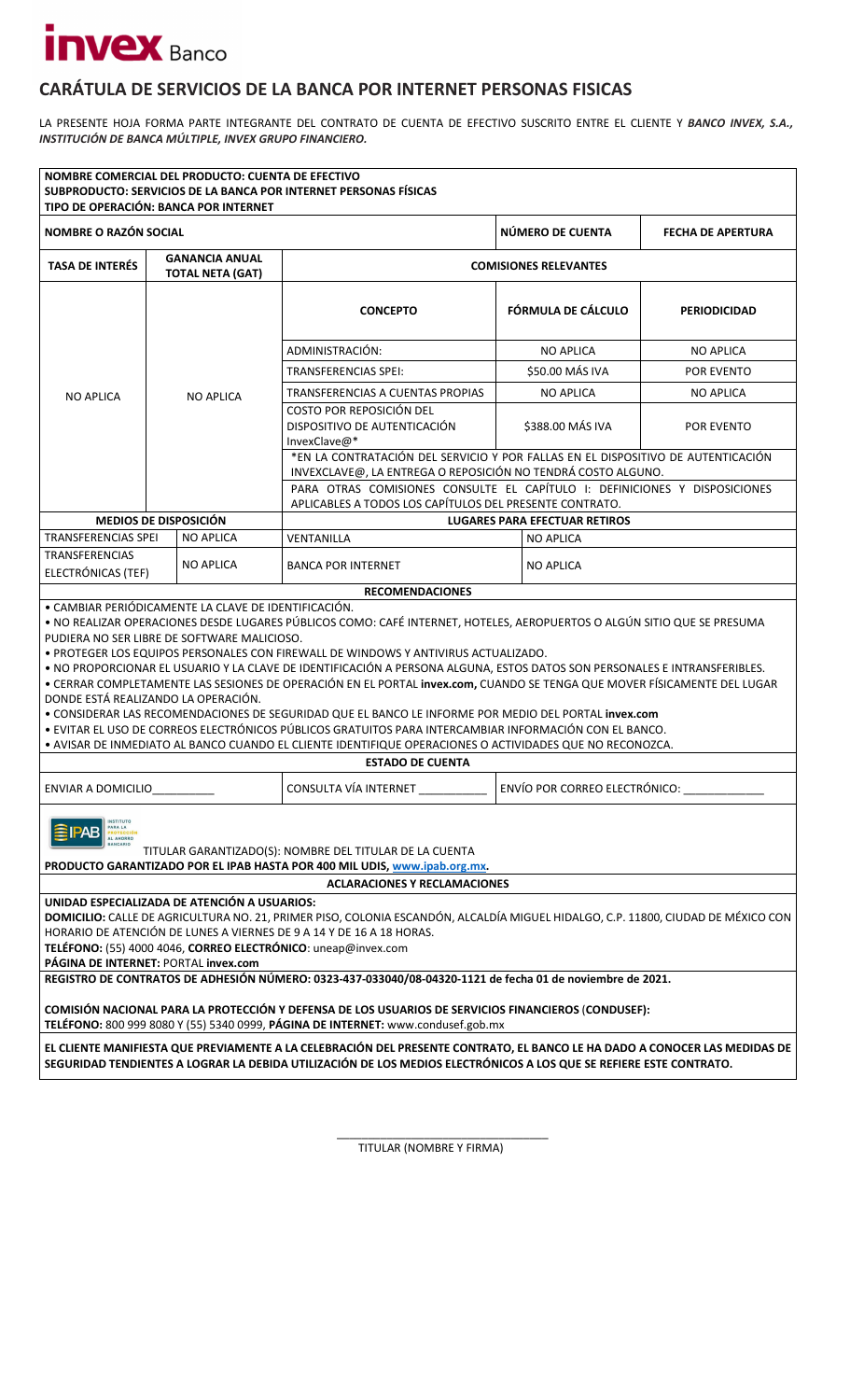### **CARÁTULA DE SERVICIOS DE LA BANCA POR INTERNET PERSONAS MORALES**

LA PRESENTE HOJA FORMA PARTE INTEGRANTE DEL CONTRATO DE CUENTA DE EFECTIVO SUSCRITO ENTRE EL CLIENTE Y *BANCO INVEX, S.A., INSTITUCIÓN DE BANCA MÚLTIPLE, INVEX GRUPO FINANCIERO.* 

|                                                                                                                                                                                                                                                                                                                                                                                                                                                                                                                                                                                                                                                                                                                                                                                                                                        | NOMBRE COMERCIAL DEL PRODUCTO: CUENTA DE EFECTIVO<br>TIPO DE OPERACIÓN: BANCA POR INTERNET                                                            | SUBPRODUCTO: SERVICIOS DE LA BANCA POR INTERNET PERSONA MORAL                                                                                                                                            |                    |                                              |                     |  |  |
|----------------------------------------------------------------------------------------------------------------------------------------------------------------------------------------------------------------------------------------------------------------------------------------------------------------------------------------------------------------------------------------------------------------------------------------------------------------------------------------------------------------------------------------------------------------------------------------------------------------------------------------------------------------------------------------------------------------------------------------------------------------------------------------------------------------------------------------|-------------------------------------------------------------------------------------------------------------------------------------------------------|----------------------------------------------------------------------------------------------------------------------------------------------------------------------------------------------------------|--------------------|----------------------------------------------|---------------------|--|--|
| <b>NOMBRE O RAZÓN SOCIAL</b>                                                                                                                                                                                                                                                                                                                                                                                                                                                                                                                                                                                                                                                                                                                                                                                                           |                                                                                                                                                       |                                                                                                                                                                                                          |                    | NÚMERO DE CUENTA<br><b>FECHA DE APERTURA</b> |                     |  |  |
| <b>TASA DE INTERÉS</b>                                                                                                                                                                                                                                                                                                                                                                                                                                                                                                                                                                                                                                                                                                                                                                                                                 | <b>GANANCIA ANUAL</b><br><b>TOTAL NETA (GAT)</b>                                                                                                      | <b>COMISIONES RELEVANTES</b>                                                                                                                                                                             |                    |                                              |                     |  |  |
|                                                                                                                                                                                                                                                                                                                                                                                                                                                                                                                                                                                                                                                                                                                                                                                                                                        |                                                                                                                                                       | <b>CONCEPTO</b>                                                                                                                                                                                          | FÓRMULA DE CÁLCULO |                                              | <b>PERIODICIDAD</b> |  |  |
|                                                                                                                                                                                                                                                                                                                                                                                                                                                                                                                                                                                                                                                                                                                                                                                                                                        |                                                                                                                                                       | ADMINISTRACIÓN:                                                                                                                                                                                          |                    | <b>NO APLICA</b>                             | <b>NO APLICA</b>    |  |  |
|                                                                                                                                                                                                                                                                                                                                                                                                                                                                                                                                                                                                                                                                                                                                                                                                                                        |                                                                                                                                                       | <b>TRANSFERENCIAS SPEI:</b>                                                                                                                                                                              | \$50.00 MÁS IVA    |                                              | POR EVENTO          |  |  |
| <b>NO APLICA</b>                                                                                                                                                                                                                                                                                                                                                                                                                                                                                                                                                                                                                                                                                                                                                                                                                       | <b>NO APLICA</b>                                                                                                                                      | <b>TRANSFERENCIAS A CUENTAS PROPIAS:</b>                                                                                                                                                                 |                    | <b>NO APLICA</b>                             | <b>NO APLICA</b>    |  |  |
|                                                                                                                                                                                                                                                                                                                                                                                                                                                                                                                                                                                                                                                                                                                                                                                                                                        |                                                                                                                                                       | COSTO POR REPOSICIÓN DEL<br>DISPOSITIVO DE AUTENTICACIÓN<br>InvexClave@*                                                                                                                                 |                    | \$388.00 MÁS IVA                             | POR EVENTO          |  |  |
|                                                                                                                                                                                                                                                                                                                                                                                                                                                                                                                                                                                                                                                                                                                                                                                                                                        |                                                                                                                                                       | *EN LA CONTRATACIÓN DEL SERVICIO Y POR FALLAS EN EL DISPOSITIVO DE AUTENTICACIÓN<br>INVEXCLAVE@, LA ENTREGA O REPOSICIÓN NO TENDRÁ COSTO ALGUNO.                                                         |                    |                                              |                     |  |  |
|                                                                                                                                                                                                                                                                                                                                                                                                                                                                                                                                                                                                                                                                                                                                                                                                                                        |                                                                                                                                                       | PARA OTRAS COMISIONES CONSULTE EL CAPÍTULO I: DEFINICIONES Y DISPOSICIONES<br>APLICABLES A TODOS LOS CAPÍTULOS DEL PRESENTE CONTRATO.                                                                    |                    |                                              |                     |  |  |
|                                                                                                                                                                                                                                                                                                                                                                                                                                                                                                                                                                                                                                                                                                                                                                                                                                        | <b>MEDIOS DE DISPOSICIÓN</b>                                                                                                                          |                                                                                                                                                                                                          |                    | <b>LUGARES PARA EFECTUAR RETIROS</b>         |                     |  |  |
| <b>TRANSFERENCIAS</b><br><b>SPEI</b>                                                                                                                                                                                                                                                                                                                                                                                                                                                                                                                                                                                                                                                                                                                                                                                                   | <b>NO APLICA</b>                                                                                                                                      | VENTANILLA                                                                                                                                                                                               | <b>NO APLICA</b>   |                                              |                     |  |  |
| <b>TRANSFERENCIAS</b><br>ELECTRÓNICAS (TEF)                                                                                                                                                                                                                                                                                                                                                                                                                                                                                                                                                                                                                                                                                                                                                                                            | <b>NO APLICA</b>                                                                                                                                      | <b>BANCA POR INTERNET</b>                                                                                                                                                                                | <b>NO APLICA</b>   |                                              |                     |  |  |
|                                                                                                                                                                                                                                                                                                                                                                                                                                                                                                                                                                                                                                                                                                                                                                                                                                        |                                                                                                                                                       | <b>RECOMENDACIONES</b>                                                                                                                                                                                   |                    |                                              |                     |  |  |
| • CAMBIAR PERIÓDICAMENTE LA CLAVE DE IDENTIFICACIÓN.<br>· NO REALIZAR OPERACIONES DESDE LUGARES PÚBLICOS COMO: CAFÉ INTERNET, HOTELES, AEROPUERTOS O ALGÚN SITIO QUE SE PRESUMA<br>PUDIERA NO SER LIBRE DE SOFTWARE MALICIOSO.<br>. PROTEGER LOS EQUIPOS PERSONALES CON FIREWALL DE WINDOWS Y ANTIVIRUS ACTUALIZADO.<br>. NO PROPORCIONAR EL USUARIO Y LA CLAVE DE IDENTIFICACIÓN A PERSONA ALGUNA, ESTOS DATOS SON PERSONALES E INTRANSFERIBLES.<br>· CERRAR COMPLETAMENTE LAS SESIONES DE OPERACIÓN EN EL PORTAL invex.com, CUANDO SE TENGA QUE MOVER FÍSICAMENTE DEL LUGAR<br>DONDE ESTÁ REALIZANDO LA OPERACIÓN.<br>. CONSIDERAR LAS RECOMENDACIONES DE SEGURIDAD QUE EL BANCO LE INFORME POR MEDIO DEL PORTAL invex.com<br>· EVITAR EL USO DE CORREOS ELECTRÓNICOS PÚBLICOS GRATUITOS PARA INTERCAMBIAR INFORMACIÓN CON EL BANCO. |                                                                                                                                                       |                                                                                                                                                                                                          |                    |                                              |                     |  |  |
| . AVISAR DE INMEDIATO AL BANCO CUANDO EL CLIENTE IDENTIFIQUE OPERACIONES O ACTIVIDADES QUE NO RECONOZCA.<br><b>ESTADO DE CUENTA</b>                                                                                                                                                                                                                                                                                                                                                                                                                                                                                                                                                                                                                                                                                                    |                                                                                                                                                       |                                                                                                                                                                                                          |                    |                                              |                     |  |  |
| CONSULTA VÍA INTERNET<br>ENVÍO POR CORREO ELECTRÓNICO<br>ENVIAR A DOMICILIO                                                                                                                                                                                                                                                                                                                                                                                                                                                                                                                                                                                                                                                                                                                                                            |                                                                                                                                                       |                                                                                                                                                                                                          |                    |                                              |                     |  |  |
| PARA LA<br><b>AL AHORRO</b><br>TITULAR GARANTIZADO(S): [NOMBRE DEL TITULAR DE LA CUENTA]<br>PRODUCTO GARANTIZADO POR EL IPAB HASTA POR 400 MIL UDIS, www.ipab.org.mx.                                                                                                                                                                                                                                                                                                                                                                                                                                                                                                                                                                                                                                                                  |                                                                                                                                                       |                                                                                                                                                                                                          |                    |                                              |                     |  |  |
|                                                                                                                                                                                                                                                                                                                                                                                                                                                                                                                                                                                                                                                                                                                                                                                                                                        |                                                                                                                                                       | <b>ACLARACIONES Y RECLAMACIONES</b>                                                                                                                                                                      |                    |                                              |                     |  |  |
|                                                                                                                                                                                                                                                                                                                                                                                                                                                                                                                                                                                                                                                                                                                                                                                                                                        | UNIDAD ESPECIALIZADA DE ATENCIÓN A USUARIOS:<br>TELÉFONO: (55) 4000 4046, CORREO ELECTRÓNICO: uneap@invex.com<br>PÁGINA DE INTERNET: PORTAL invex.com | DOMICILIO: CALLE DE AGRICULTURA NO. 21, PRIMER PISO, COLONIA ESCANDÓN, ALCALDÍA MIGUEL HIDALGO, C.P. 11800, CIUDAD DE MÉXICO CON<br>HORARIO DE ATENCIÓN DE LUNES A VIERNES DE 9 A 14 Y DE 16 A 18 HORAS. |                    |                                              |                     |  |  |
| REGISTRO DE CONTRATOS DE ADHESIÓN NÚMERO: 0323-437-033040/08-04320-1121 de fecha 01 de noviembre de 2021<br>COMISIÓN NACIONAL PARA LA PROTECCIÓN Y DEFENSA DE LOS USUARIOS DE SERVICIOS FINANCIEROS (CONDUSEF):<br>TELÉFONO: 800 999 8080 Y (55) 5340 0999, PÁGINA DE INTERNET: www.condusef.gob.mx                                                                                                                                                                                                                                                                                                                                                                                                                                                                                                                                    |                                                                                                                                                       |                                                                                                                                                                                                          |                    |                                              |                     |  |  |
| EL CLIENTE MANIFIESTA QUE PREVIAMENTE A LA CELEBRACIÓN DEL PRESENTE CONTRATO, EL BANCO LE HA DADO A CONOCER LAS MEDIDAS DE<br>SEGURIDAD TENDIENTES A LOGRAR LA DEBIDA UTILIZACIÓN DE LOS MEDIOS ELECTRÓNICOS A LOS QUE SE REFIERE ESTE CONTRATO.                                                                                                                                                                                                                                                                                                                                                                                                                                                                                                                                                                                       |                                                                                                                                                       |                                                                                                                                                                                                          |                    |                                              |                     |  |  |

TITULAR (NOMBRE Y FIRMA)

\_\_\_\_\_\_\_\_\_\_\_\_\_\_\_\_\_\_\_\_\_\_\_\_\_\_\_\_\_\_\_\_\_\_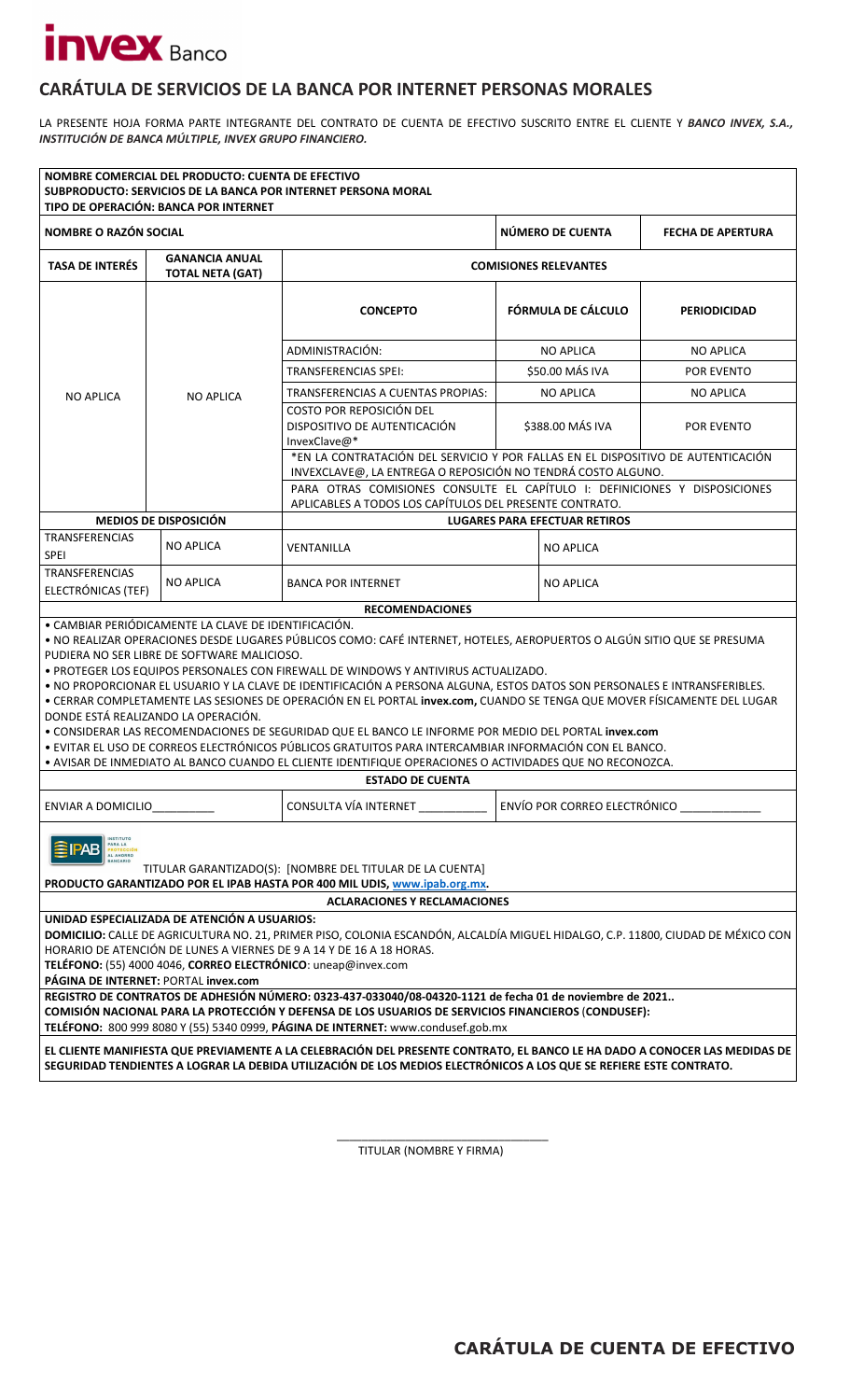#### P. LA PRESENTE HOJA FORMA PARTE INTEGRANTE DEL CONTRATO DE CUENTA DE EFECTIVO SUSCRITO ENTRE EL CLIENTE Y *BANCO INVEX, S.A., INSTITUCIÓN DE BANCA MÚLTIPLE, INVEX GRUPO FINANCIERO.*

| TIPO DE OPERACIÓN: PASIVA                                                                                                                     | NOMBRE COMERCIAL DEL PRODUCTO: CUENTA DE EFECTIVO<br>SUBPRODUCTO: SERVICIOS DE INVERSIÓN |                                                                                                                                                                                                          |                                                                                                                                                                                                                                                |                          |  |  |  |
|-----------------------------------------------------------------------------------------------------------------------------------------------|------------------------------------------------------------------------------------------|----------------------------------------------------------------------------------------------------------------------------------------------------------------------------------------------------------|------------------------------------------------------------------------------------------------------------------------------------------------------------------------------------------------------------------------------------------------|--------------------------|--|--|--|
| <b>NOMBRE O RAZÓN SOCIAL</b>                                                                                                                  |                                                                                          |                                                                                                                                                                                                          | NÚMERO DE CUENTA                                                                                                                                                                                                                               | <b>FECHA DE APERTURA</b> |  |  |  |
| <b>GANANCIA ANUAL</b><br><b>TASA DE INTERÉS</b><br><b>TOTAL NETA (GAT)</b>                                                                    |                                                                                          |                                                                                                                                                                                                          | <b>COMISIONES RELEVANTES</b>                                                                                                                                                                                                                   |                          |  |  |  |
| SIN INTERESES                                                                                                                                 | 0%                                                                                       | <b>CONCEPTO</b>                                                                                                                                                                                          | FÓRMULA DE CÁLCULO                                                                                                                                                                                                                             | <b>PERIODICIDAD</b>      |  |  |  |
|                                                                                                                                               |                                                                                          | ADMINISTRACIÓN:                                                                                                                                                                                          | 0.375% sobre el valor total<br>del portafolio que invierta<br>en instrumentos de<br>mercado de dinero y/o<br>capitales, máximo \$1,000<br>+ IVA. (Esta Comisión se<br>sustituye para el Servicio<br>de Gestión INVEX Total o<br>Institucional) | TRIMESTRAL               |  |  |  |
|                                                                                                                                               |                                                                                          | <b>TRANSFERENCIAS SPEI:</b>                                                                                                                                                                              | <b>NO APLICA</b>                                                                                                                                                                                                                               | <b>NO APLICA</b>         |  |  |  |
|                                                                                                                                               |                                                                                          | TRANSFERENCIAS ELECTRÓNICAS (TEF):                                                                                                                                                                       | <b>NO APLICA</b>                                                                                                                                                                                                                               | <b>NO APLICA</b>         |  |  |  |
|                                                                                                                                               |                                                                                          | CONSULTA DE SALDO VÍA INTERNET:                                                                                                                                                                          | <b>NO APLICA</b>                                                                                                                                                                                                                               | <b>NO APLICA</b>         |  |  |  |
|                                                                                                                                               |                                                                                          | PARA OTRAS COMISIONES CONSULTE EL CAPÍTULO I: DEFINICIONES Y DISPOSICIONES<br>APLICABLES A TODOS LOS CAPÍTULOS DEL PRESENTE CONTRATO.                                                                    |                                                                                                                                                                                                                                                |                          |  |  |  |
|                                                                                                                                               | <b>MEDIOS DE DISPOSICIÓN</b>                                                             |                                                                                                                                                                                                          | <b>LUGARES PARA EFECTUAR RETIROS</b>                                                                                                                                                                                                           |                          |  |  |  |
| <b>TRANSFERENCIAS SPEI</b>                                                                                                                    |                                                                                          | <b>VENTANILLA: NO APLICA</b>                                                                                                                                                                             |                                                                                                                                                                                                                                                |                          |  |  |  |
| TRANSFERENCIAS ELECTRÓNICAS (TEF)                                                                                                             |                                                                                          | <b>BANCA POR INTERNET: NO APLICA</b>                                                                                                                                                                     | RESTRICCIÓN A RETIROS: NO APLICA                                                                                                                                                                                                               |                          |  |  |  |
|                                                                                                                                               |                                                                                          | <b>ESTADO DE CUENTA</b>                                                                                                                                                                                  |                                                                                                                                                                                                                                                |                          |  |  |  |
| ENVÍO POR CORREO ELECTRÓNICO ___________<br>CONSULTA VÍA INTERNET<br>ENVIAR A DOMICILIO                                                       |                                                                                          |                                                                                                                                                                                                          |                                                                                                                                                                                                                                                |                          |  |  |  |
| AHORRO<br>TITULAR GARANTIZADO: [NOMBRE DEL TITULAR DE LA CUENTA]<br>PRODUCTO GARANTIZADO POR EL IPAB HASTA POR 400 MIL UDIS, www.ipab.org.mx. |                                                                                          |                                                                                                                                                                                                          |                                                                                                                                                                                                                                                |                          |  |  |  |
|                                                                                                                                               |                                                                                          | <b>ACLARACIONES Y RECLAMACIONES</b>                                                                                                                                                                      |                                                                                                                                                                                                                                                |                          |  |  |  |
|                                                                                                                                               | UNIDAD ESPECIALIZADA DE ATENCIÓN A USUARIOS:                                             | DOMICILIO: CALLE DE AGRICULTURA NO. 21, PRIMER PISO, COLONIA ESCANDÓN, ALCALDÍA MIGUEL HIDALGO, C.P. 11800, CIUDAD DE MÉXICO CON<br>HORARIO DE ATENCIÓN DE LUNES A VIERNES DE 9 A 14 Y DE 16 A 18 HORAS. |                                                                                                                                                                                                                                                |                          |  |  |  |
|                                                                                                                                               | TELÉFONO: (55) 4000 4046, CORREO ELECTRÓNICO: uneap@invex.com                            |                                                                                                                                                                                                          |                                                                                                                                                                                                                                                |                          |  |  |  |
| PÁGINA DE INTERNET: www.invex.com                                                                                                             |                                                                                          |                                                                                                                                                                                                          |                                                                                                                                                                                                                                                |                          |  |  |  |
| REGISTRO DE CONTRATOS DE ADHESIÓN NÚMERO: 0323-437-033040/08-04320-1121 de fecha 01 de noviembre de 2021                                      |                                                                                          |                                                                                                                                                                                                          |                                                                                                                                                                                                                                                |                          |  |  |  |
|                                                                                                                                               |                                                                                          | COMISIÓN NACIONAL PARA LA PROTECCIÓN Y DEFENSA DE LOS USUARIOS DE SERVICIOS FINANCIEROS (CONDUSEF):<br>TELÉFONO: 800 999 8080 Y (55) 5340 0999. PÁGINA DE INTERNET: www.condusef.gob.mx                  |                                                                                                                                                                                                                                                |                          |  |  |  |

TITULAR (NOMBRE Y FIRMA)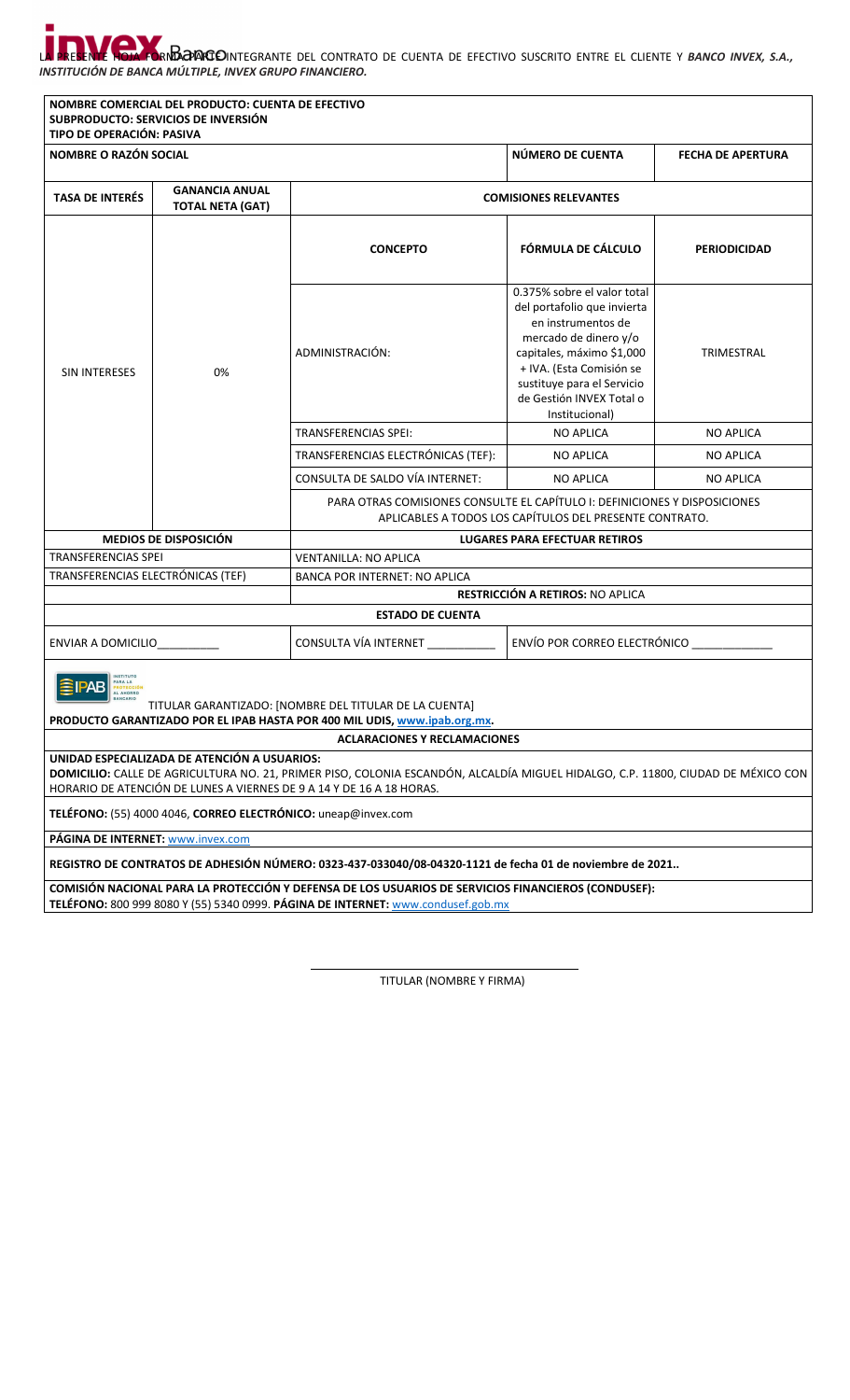## **CARÁTULA DE CUENTA DE EFECTIVO**

LA PRESENTE HOJA FORMA PARTE INTEGRANTE DEL CONTRATO DE CUENTA DE EFECTIVO SUSCRITO ENTRE EL CLIENTE Y *BANCO INVEX, S.A., INSTITUCIÓN DE BANCA MÚLTIPLE, INVEX GRUPO FINANCIERO.* 

| SUBPRODUCTO: LÍNEA DE CRÉDITO CONTINGENTE<br><b>TIPO DE CRÉDITO: ACTIVA</b>                                                                                                                                                                                                                                                                                       | NOMBRE COMERCIAL DEL PRODUCTO: CUENTA DE EFECTIVO                                                                                                    |                                                                                                                                                |                                                                                                                             |                  |                                          |  |
|-------------------------------------------------------------------------------------------------------------------------------------------------------------------------------------------------------------------------------------------------------------------------------------------------------------------------------------------------------------------|------------------------------------------------------------------------------------------------------------------------------------------------------|------------------------------------------------------------------------------------------------------------------------------------------------|-----------------------------------------------------------------------------------------------------------------------------|------------------|------------------------------------------|--|
| <b>NOMBRE O RAZÓN SOCIAL</b>                                                                                                                                                                                                                                                                                                                                      |                                                                                                                                                      |                                                                                                                                                | NÚMERO DE CUENTA                                                                                                            |                  | <b>FECHA DE</b><br><b>APERTURA</b>       |  |
| <b>COSTO ANUAL TOTAL (CAT)</b>                                                                                                                                                                                                                                                                                                                                    | <b>TASA DE INTERÉS ANUAL</b><br><b>ORDINARIA Y MORATORIA</b><br><b>VARIABLE</b>                                                                      | <b>MONTO O LÍNEA DE CRÉDITO</b>                                                                                                                | MONTO TOTAL A PAGAR O MÍNIMO A PAGAR                                                                                        |                  |                                          |  |
|                                                                                                                                                                                                                                                                                                                                                                   | $3 *$ TIIE28 + 10%                                                                                                                                   |                                                                                                                                                | <b>EN PORCENTAJE Y MONTO</b>                                                                                                |                  |                                          |  |
|                                                                                                                                                                                                                                                                                                                                                                   |                                                                                                                                                      | <b>EL 30 % DEL VALOR DEL</b>                                                                                                                   |                                                                                                                             |                  | 100% DEL MONTO DISPUESTO + LOS INTERESES |  |
| SEGÚN SE DETERMINE                                                                                                                                                                                                                                                                                                                                                |                                                                                                                                                      | <b>PORTAFOLIO</b>                                                                                                                              | <b>METODOLOGÍA DEL CÁLCULO DE INTERÉS</b><br>INTERESES= MONTO DEUDOR * DÍAS<br>TRANSCURRIDOS * ((3*TIIE28)+ 10%) / 360 DÍAS |                  |                                          |  |
|                                                                                                                                                                                                                                                                                                                                                                   | <b>PLAZO DEL CRÉDITO</b>                                                                                                                             | FECHA LÍMITE DE PAGO:<br><b>FECHA DE CORTE:</b>                                                                                                |                                                                                                                             |                  |                                          |  |
|                                                                                                                                                                                                                                                                                                                                                                   |                                                                                                                                                      |                                                                                                                                                |                                                                                                                             |                  |                                          |  |
|                                                                                                                                                                                                                                                                                                                                                                   |                                                                                                                                                      | ANUALIDAD                                                                                                                                      | <b>COMISIONES RELEVANTES</b><br><b>NO APLICA</b>                                                                            |                  |                                          |  |
|                                                                                                                                                                                                                                                                                                                                                                   |                                                                                                                                                      | <b>APERTURA</b>                                                                                                                                |                                                                                                                             | <b>NO APLICA</b> |                                          |  |
|                                                                                                                                                                                                                                                                                                                                                                   | EL PLAZO MÁXIMO DE OTORGAMIENTO DE LA LÍNEA DE CRÉDITO                                                                                               | COBRANZA                                                                                                                                       | <b>NO APLICA</b>                                                                                                            |                  |                                          |  |
|                                                                                                                                                                                                                                                                                                                                                                   | CONTINGENTE NO SERÁ MAYOR A 7 (SIETE) DÍAS HÁBILES                                                                                                   | PREPAGO                                                                                                                                        |                                                                                                                             |                  | <b>NO APLICA</b>                         |  |
|                                                                                                                                                                                                                                                                                                                                                                   | CONTADOS A PARTIR DE LA FECHA EN QUE EL BANCO ACREDITE                                                                                               |                                                                                                                                                | RECLAMACIÓN IMPROCEDENTE<br><b>NO APLICA</b>                                                                                |                  |                                          |  |
|                                                                                                                                                                                                                                                                                                                                                                   | LOS RECURSOS EN LA CUENTA DEL CLIENTE.                                                                                                               | PARA OTRAS COMISIONES CONSULTE EL CAPÍTULO I: DEFINICIONES Y<br>DISPOSICIONES APLICABLES A TODOS LOS CAPÍTULOS DEL PRESENTE<br><b>CONTRATO</b> |                                                                                                                             |                  |                                          |  |
|                                                                                                                                                                                                                                                                                                                                                                   |                                                                                                                                                      | <b>ESTADO DE CUENTA</b>                                                                                                                        |                                                                                                                             |                  |                                          |  |
| <b>ENVIAR A DOMICILIO</b>                                                                                                                                                                                                                                                                                                                                         |                                                                                                                                                      | CONSULTA VÍA INTERNET                                                                                                                          | ENVÍO POR CORREO ELECTRÓNICO                                                                                                |                  |                                          |  |
|                                                                                                                                                                                                                                                                                                                                                                   |                                                                                                                                                      | <b>ADVERTENCIAS:</b>                                                                                                                           |                                                                                                                             |                  |                                          |  |
|                                                                                                                                                                                                                                                                                                                                                                   | AL SER TU CRÉDITO DE TASA VARIABLE, LOS INTERESES PUEDEN AUMENTAR.<br>INCUMPLIR TUS OBLIGACIONES TE PUEDE GENERAR COMISIONES E INTERESES MORATORIOS. |                                                                                                                                                |                                                                                                                             |                  |                                          |  |
|                                                                                                                                                                                                                                                                                                                                                                   | CONTRATAR CRÉDITOS POR ARRIBA DE TU CAPACIDAD DE PAGO PUEDE AFECTAR TU HISTORIAL CREDITICIO.                                                         |                                                                                                                                                |                                                                                                                             |                  |                                          |  |
|                                                                                                                                                                                                                                                                                                                                                                   |                                                                                                                                                      | <b>ACLARACIONES Y RECLAMACIONES</b>                                                                                                            |                                                                                                                             |                  |                                          |  |
| UNIDAD ESPECIALIZADA DE ATENCIÓN A USUARIOS:<br>DOMICILIO: CALLE DE AGRICULTURA NO. 21, PRIMER PISO, COLONIA ESCANDÓN, ALCALDÍA MIGUEL HIDALGO, C.P. 11800, CIUDAD DE MÉXICO CON<br>HORARIO DE ATENCIÓN DE LUNES A VIERNES DE 9 A 14 Y DE 16 A 18 HORAS.<br>TELÉFONO: (55) 4000 4046, CORREO ELECTRÓNICO: uneap@invex.com<br>PÁGINA DE INTERNET: PORTAL invex.com |                                                                                                                                                      |                                                                                                                                                |                                                                                                                             |                  |                                          |  |
| REGISTRO DE CONTRATOS DE ADHESIÓN NÚMERO: 0323-437-033040/08-04320-1121 de fecha 01 de noviembre de 2021                                                                                                                                                                                                                                                          |                                                                                                                                                      |                                                                                                                                                |                                                                                                                             |                  |                                          |  |
| COMISIÓN NACIONAL PARA LA PROTECCIÓN Y DEFENSA DE LOS USUARIOS DE SERVICIOS FINANCIEROS (CONDUSEF):<br>TELÉFONO: 800 999 8080 Y (55) 5340 0999. PÁGINA DE INTERNET: www.condusef.gob.mx                                                                                                                                                                           |                                                                                                                                                      |                                                                                                                                                |                                                                                                                             |                  |                                          |  |

\_\_\_\_\_\_\_\_\_\_\_\_\_\_\_\_\_\_\_\_\_\_\_\_\_\_\_\_\_\_\_\_\_\_\_ TITULAR (NOMBRE Y FIRMA)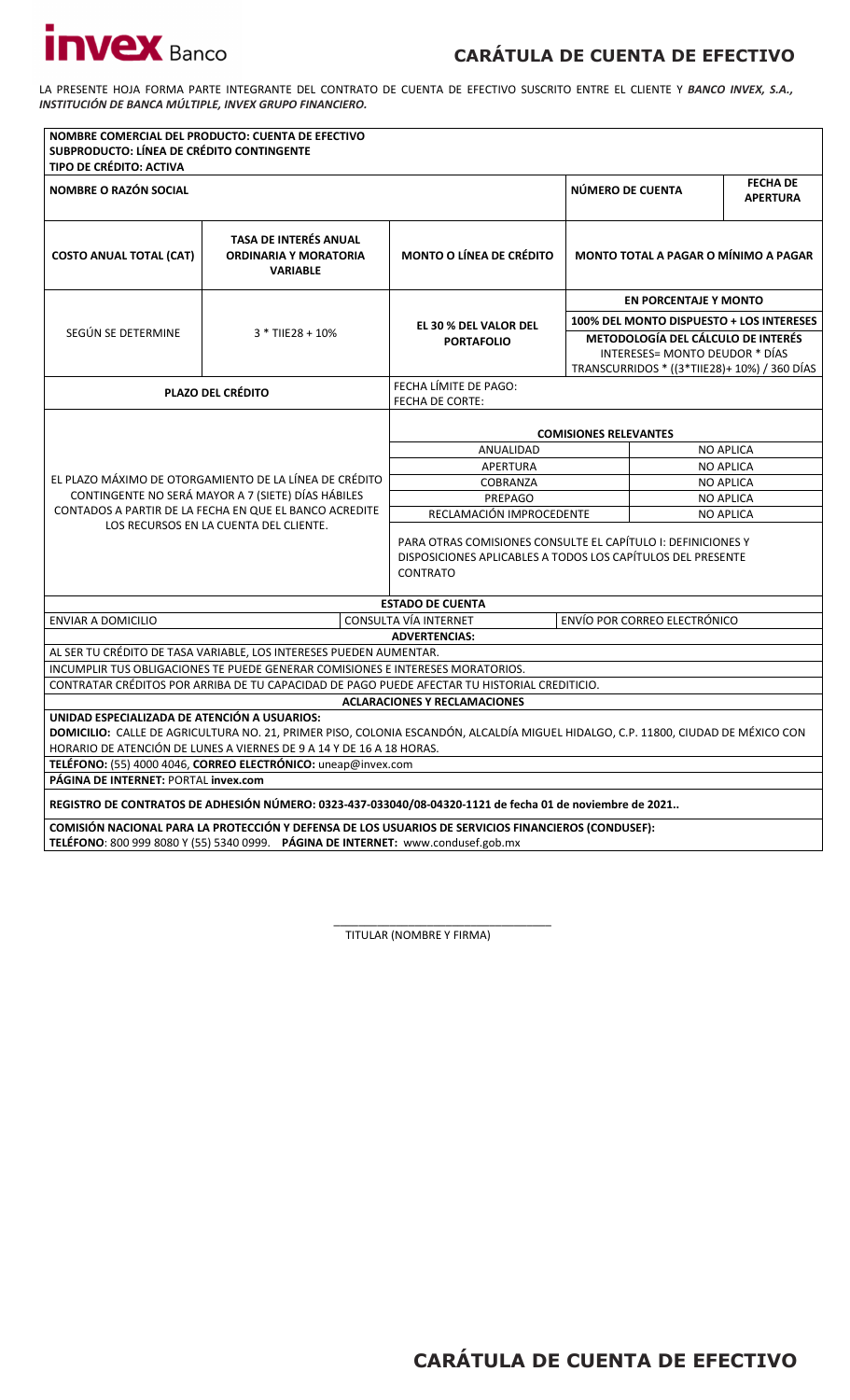## I.

LA PRESENTE HOJA FORMA PARTE INTEGRANTE DEL CONTRATO DE CUENTA DE EFECTIVO SUSCRITO ENTRE EL CLIENTE Y *BANCO INVEX, S.A., INSTITUCIÓN DE BANCA MÚLTIPLE, INVEX GRUPO FINANCIERO.* 

| TIPO DE OPERACIÓN: PASIVA                                                                                                                                                               | NOMBRE COMERCIAL DEL PRODUCTO: CUENTA DE EFECTIVO | SUBPRODUCTO: PRÉSTAMOS EN MONEDA NACIONAL CON INTERÉS OTORGADOS AL BANCO                                                             |  |                                     |                     |  |  |
|-----------------------------------------------------------------------------------------------------------------------------------------------------------------------------------------|---------------------------------------------------|--------------------------------------------------------------------------------------------------------------------------------------|--|-------------------------------------|---------------------|--|--|
| <b>NOMBRE O RAZÓN SOCIAL</b>                                                                                                                                                            |                                                   | NÚMERO DE CUENTA                                                                                                                     |  | <b>FECHA DE</b><br><b>APERTURA</b>  |                     |  |  |
| <b>TASA DE INTERÉS ANUAL</b>                                                                                                                                                            | <b>GANANCIA ANUAL TOTAL</b><br>NETA (GAT)         | <b>COMISIONES RELEVANTES</b>                                                                                                         |  |                                     |                     |  |  |
| SEGÚN LA CLÁUSULA<br>QUINCUAGÉSIMA TERCERA                                                                                                                                              | SEGÚN SE DETERMINE                                | <b>CONCEPTO</b>                                                                                                                      |  | <b>FÓRMULA DE CÁLCULO</b>           | <b>PERIODICIDAD</b> |  |  |
|                                                                                                                                                                                         |                                                   | MANEJO DE CUENTA:                                                                                                                    |  | <b>NO APLICA</b>                    | <b>NO APLICA</b>    |  |  |
|                                                                                                                                                                                         | SALDO Y PLAZO MÍNIMO REQUERIDO                    | TRANSFERENCIAS SPEI:                                                                                                                 |  | $$50.00 + IVA$                      | POR EVENTO          |  |  |
|                                                                                                                                                                                         | SEGÚN SE NOTIFIQUE                                | TRANSFERENCIAS ELECTRÓNICAS (TEF):                                                                                                   |  | $$50.00 + IVA$                      | POR EVENTO          |  |  |
|                                                                                                                                                                                         |                                                   | CONSULTA DE SALDO VÍA INTERNET:                                                                                                      |  | <b>NO APLICA</b>                    | <b>NO APLICA</b>    |  |  |
|                                                                                                                                                                                         |                                                   | PARA OTRAS COMISIONES CONSULTE EL CAPÍTULO I: DEFINICIONES Y DISPOSICIONES<br>APLICABLES A TODOS LOS CAPÍTULOS DEL PRESENTE CONTRATO |  |                                     |                     |  |  |
| <b>MEDIOS DE DISPOSICIÓN</b>                                                                                                                                                            |                                                   | LUGARES PARA EFECTUAR RETIROS                                                                                                        |  |                                     |                     |  |  |
| <b>TRANSFERENCIAS SPEI</b>                                                                                                                                                              |                                                   | VENTANILLA                                                                                                                           |  |                                     |                     |  |  |
| TRANSFERENCIAS ELECTRÓNICAS (TEF)                                                                                                                                                       |                                                   | <b>BANCA POR INTERNET</b>                                                                                                            |  |                                     |                     |  |  |
| EMISIÓN DE CHEQUE                                                                                                                                                                       |                                                   | <b>IRESTRICCIÓN A RETIROS:</b> EL CLIENTE NO PODRÁ RETIRAR A TRAVÉS DE VENTANILLA UNA                                                |  |                                     |                     |  |  |
| <b>BANCA POR INTERNET</b>                                                                                                                                                               |                                                   | CANTIDAD MENOR A \$1.00 (UN PESO) Y DE BANCA ELECTRÓNICA UNA CANTIDAD MENOR A                                                        |  |                                     |                     |  |  |
| RETIRO DE EFECTIVO                                                                                                                                                                      |                                                   | \$0.01 (UN CENTAVO).                                                                                                                 |  |                                     |                     |  |  |
|                                                                                                                                                                                         |                                                   | <b>ESTADO DE CUENTA</b>                                                                                                              |  |                                     |                     |  |  |
| ENVIAR A DOMICILIO                                                                                                                                                                      | CONSULTA VÍA INTERNET                             |                                                                                                                                      |  | <b>ENVÍO POR CORREO ELECTRÓNICO</b> |                     |  |  |
| Titular garantizado(s): [NOMBRE DEL TITULAR DE LA CUENTA]<br>PRODUCTO GARANTIZADO POR EL IPAB HASTA POR 400 MIL UDIS, www.ipab.org.mx.                                                  |                                                   |                                                                                                                                      |  |                                     |                     |  |  |
|                                                                                                                                                                                         |                                                   | <b>ACLARACIONES Y RECLAMACIONES</b>                                                                                                  |  |                                     |                     |  |  |
| UNIDAD ESPECIALIZADA DE ATENCIÓN A USUARIOS:                                                                                                                                            |                                                   |                                                                                                                                      |  |                                     |                     |  |  |
| DOMICILIO: CALLE DE AGRICULTURA NO. 21, PRIMER PISO, COLONIA ESCANDÓN, ALCALDÍA MIGUEL HIDALGO, C.P. 11800, CIUDAD DE MÉXICO CON                                                        |                                                   |                                                                                                                                      |  |                                     |                     |  |  |
| HORARIO DE ATENCIÓN DE LUNES A VIERNES DE 9 A 14 Y DE 16 A 18 HORAS.<br>TELÉFONO: (55) 4000 4046, CORREO ELECTRÓNICO: uneap@invex.com                                                   |                                                   |                                                                                                                                      |  |                                     |                     |  |  |
| PÁGINA DE INTERNET: PORTAL invex.com                                                                                                                                                    |                                                   |                                                                                                                                      |  |                                     |                     |  |  |
| REGISTRO DE CONTRATOS DE ADHESIÓN NÚMERO: 0323-437-033040/08-04320-1121 de fecha 01 de noviembre de 2021                                                                                |                                                   |                                                                                                                                      |  |                                     |                     |  |  |
| COMISIÓN NACIONAL PARA LA PROTECCIÓN Y DEFENSA DE LOS USUARIOS DE SERVICIOS FINANCIEROS (CONDUSEF):<br>TELÉFONO: 800 999 8080 Y (55) 5340 0999. PÁGINA DE INTERNET: www.condusef.gob.mx |                                                   |                                                                                                                                      |  |                                     |                     |  |  |

TITULAR (NOMBRE Y FIRMA)